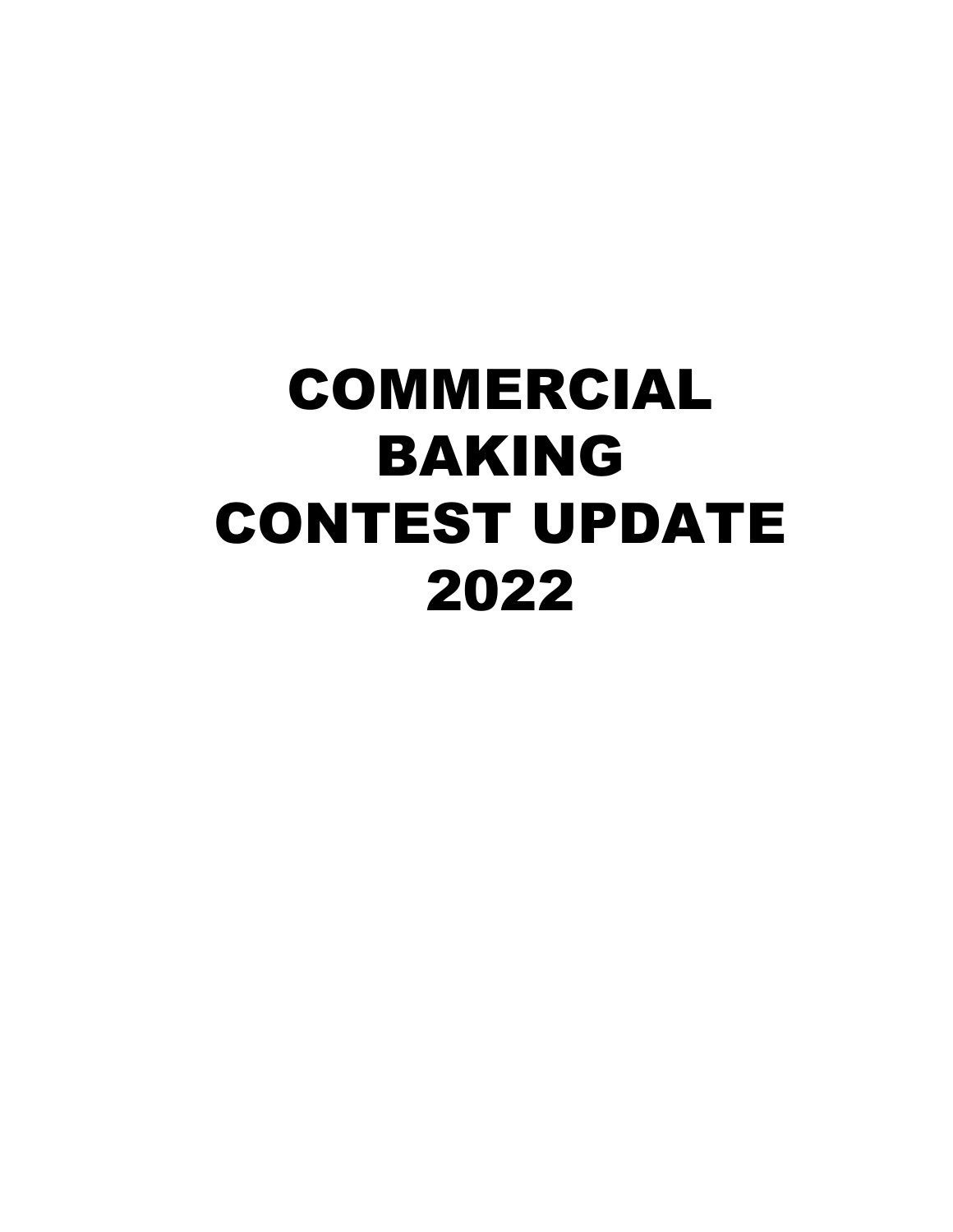## *Skills To Practice for 2022 State Commercial Baking Competition:*

Baking. Mixing, Piping and filling for eclairs and cream puffs

Baking techniques /uses/make up for Bread and Rolls– various shapes

How to slice and fill a cake evenly . How to ice a cake, basic borders, roses, writing skills for inscriptions. Following a cake order and its instructions.

Pies/pie dough and filling preparation and baking

Egg wash, when to use appropriately.

Desired cooking time, how to tell if a baked good is ready to take out of the oven.

Sanitation and safe food handling.

Appropriate time and production management of tasks/menus.